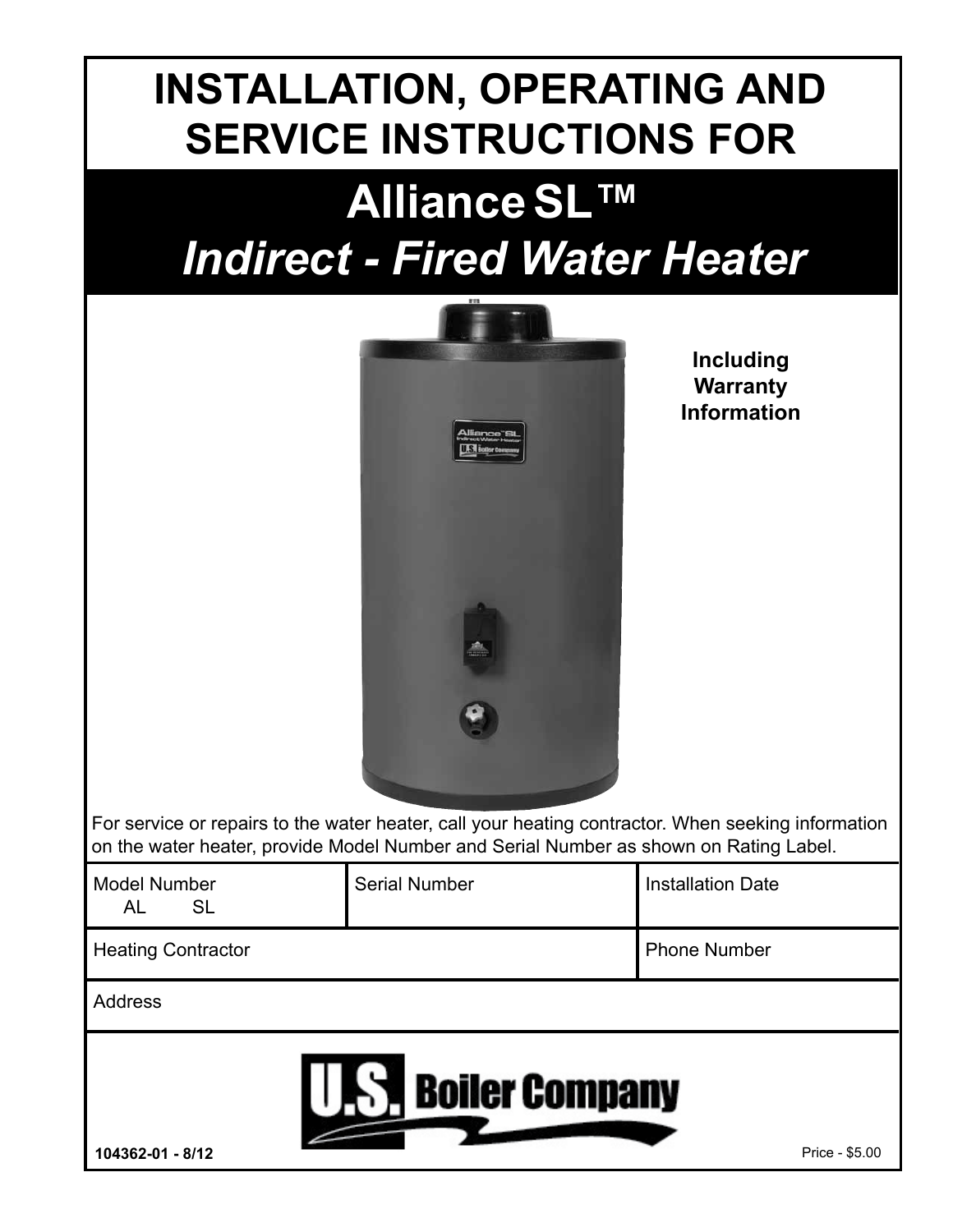## **GENERAL INFORMATION**

### **PLEASE READ INSTRUCTIONS CAREFULLY BEFORE INSTALLING WATER HEATER**

U.S Boiler Company, Inc. – (herein called the Company) intends that this Alliance SL™ Indirect-Fired Water Heater be used as a separate zone to a heating system boiler.

This appliance is designed to heat water by circulating water from the boiler through the internal coil in the tank. We specifically do not warrant this tank for high temperature applications such as wood stoves or steam producing systems. Such use of this product will automatically void the warranty.

The design anticipates the proper installation and care in use of the product. There is risk of property damage and personal injury inherent in the use of any hot water system. The Company cannot supervise the installation and therefore makes it a specific condition of the warranty that the customer will supervise the installation and use of this product to be sure they are performed in accordance with safe guidelines and proper local or national codes.

Generalized instructions and procedures cannot anticipate all situations. For this reason, only qualified installers should perform the installation. A qualified installer is a person who has licensed training and a working knowledge of the applicable codes, regulations, tools, equipment and methods necessary for safe installation of a boiler system and an indirect water heater.

An installation checklist has been provided to help the customer ensure that all procedures for a safe installation have been followed.

If questions regarding installation arise, check with your local plumbing and electrical inspectors for proper procedures and codes. Local codes take a precedent over instructions in this manual.

# **SPECIFICATIONS & RATINGS**

The Massachusetts Board of Plumbers and Gas Fitters has approved the Alliance SL™ Indirect-Fired Water Heater. See the Massachusetts Board of Plumbers and Gas Fitters website, **http://license.reg.state.ma.us/pubLic/pl\_products/pb\_pre\_form.asp** for the latest Approval Code or ask your local Sales Representative.

|                                    | <b>Specifications</b>                     |                 |                          | <b>Ratings</b>   |                              |                         |                                   |
|------------------------------------|-------------------------------------------|-----------------|--------------------------|------------------|------------------------------|-------------------------|-----------------------------------|
| <b>Alliance SL</b><br><b>Model</b> | <b>Potable</b><br><b>Volume</b><br>(gal.) | Height<br>(in.) | <b>Diameter</b><br>(in.) | Weight<br>(Ibs.) | <b>1st Hour</b><br>(gal./hr) | Cont. Draw<br>(gal./hr) | <b>Standby</b><br>Loss<br>(°F/hr) |
| <b>AL 27SL</b>                     | 27                                        | 39.25           | 20.00                    | 170              | 192                          | 162                     | 0.97                              |
| <b>AL 35SL</b>                     | 35                                        | 39.25           | 22.75                    | 198              | 200                          | 162                     | 0.72                              |
| <b>AL 50SL</b>                     | 50                                        | 40.75           | 26.00                    | 248              | 225                          | 171                     | 0.56                              |
| <b>AL 70SL</b>                     | 70                                        | 45.75           | 28.00                    | 300              | 294                          | 217                     | 0.45                              |
| <b>AL 119SL</b>                    | 119                                       | 67.75           | 26.00                    | 480              | 339                          | 235                     | 0.39                              |

The Commonwealth of Massachusetts requires this product to be installed by a Licensed Plumber or Gas Fitter.

Domestic Water Inlet / Outlet = 3/4"M — T&P Valve = 3/4"F

Boiler Water Supply / Return = 3/4"M — except AL 119SL = 1.0"M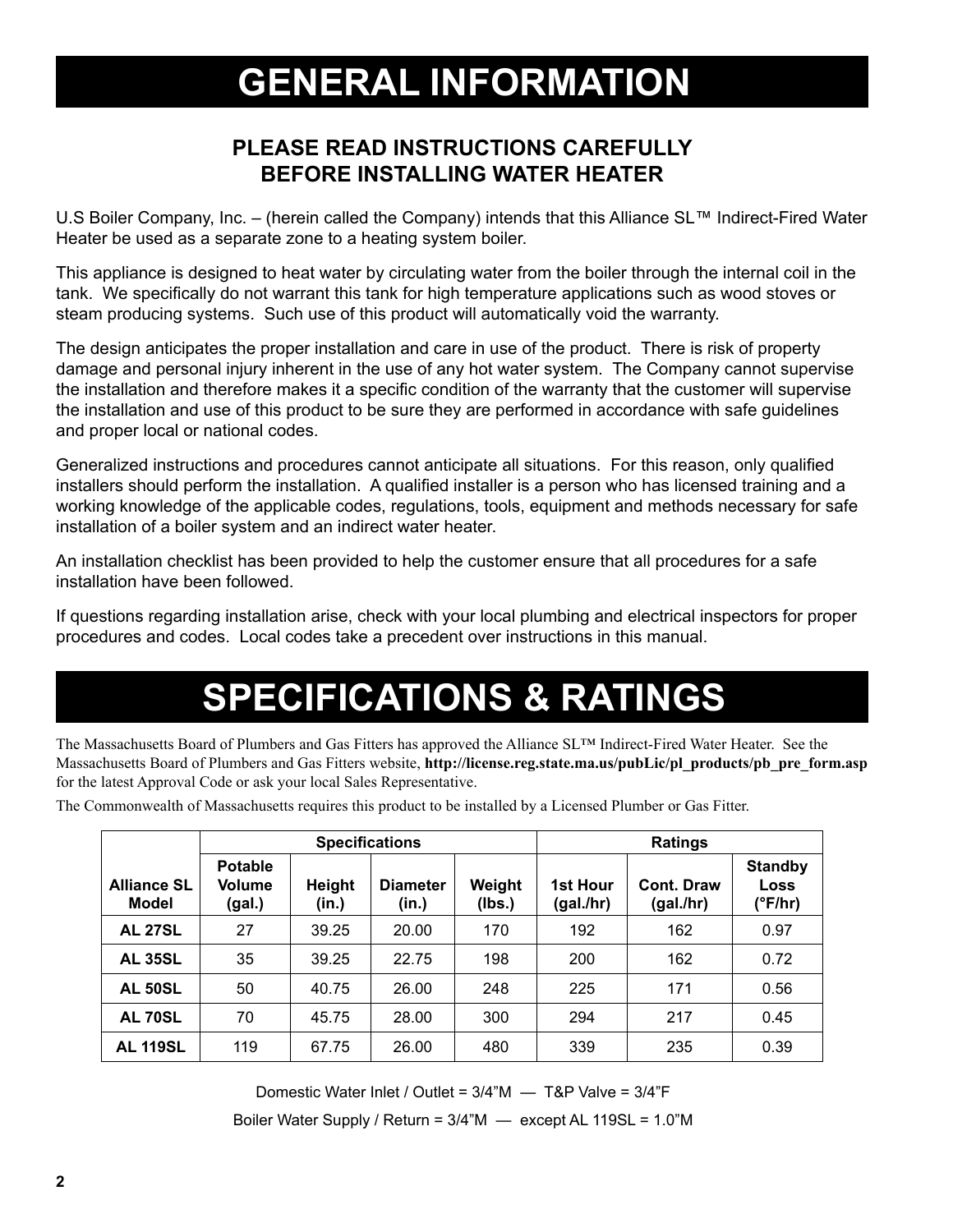# **INDEX**

| To fully understand the nurshaser's responsibilities for |  |
|----------------------------------------------------------|--|

To fully understand the purchaser's responsibilities for installing the water heater, please read the warranty.



U.S. Boiler Company, Inc., - P.O. Box 3020 - Lancaster, PA 17604 www.usboiler.net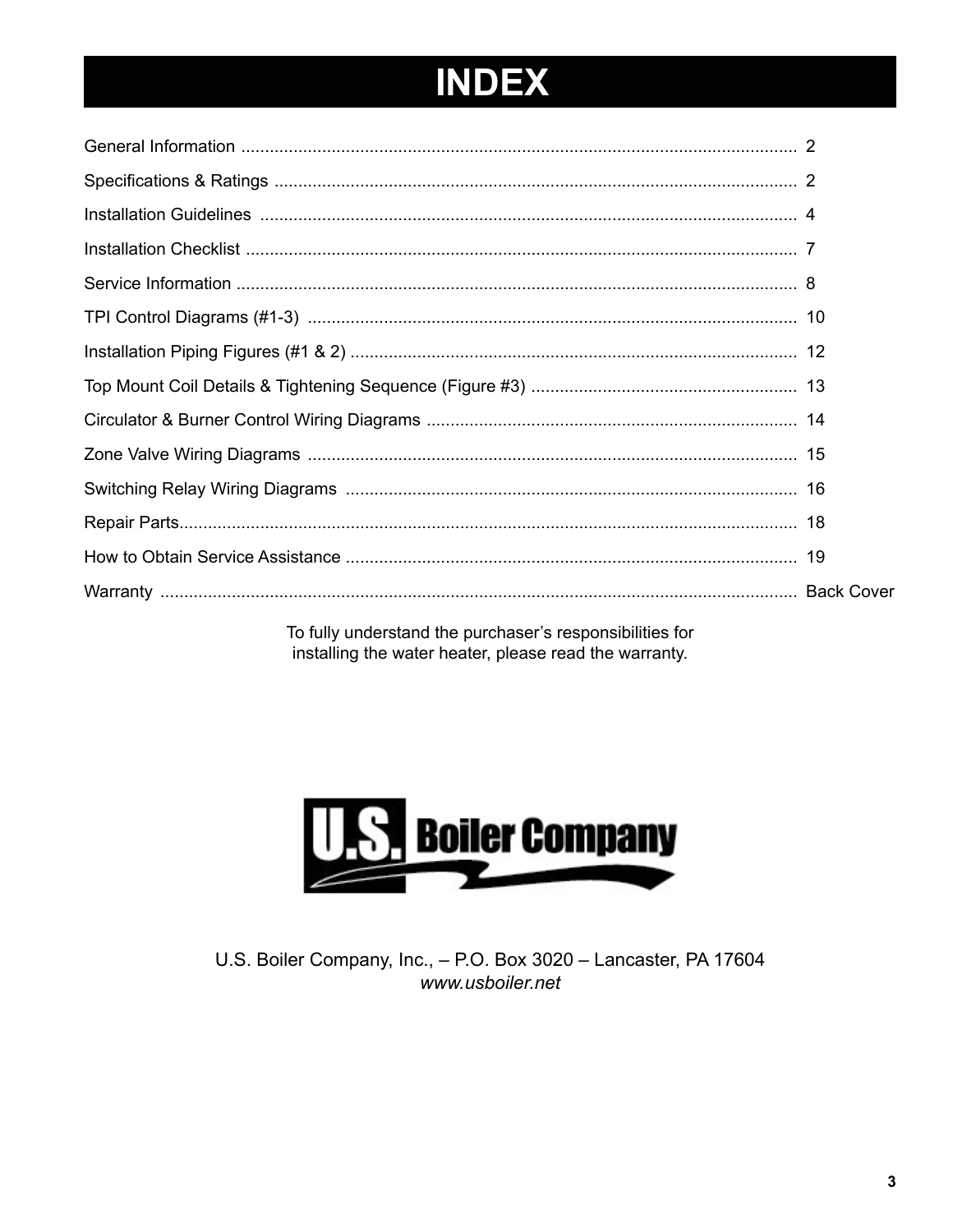# **INSTALLATION GUIDELINES**

#### **A. INSPECTING AND PREPARING THE WATER HEATER**

- $\Box$  AL27SL thru AL70SL Remove the cardboard box, which comes packaged with the heater. It should contain the following: TPI thermostat, T&P valve and a "Tee", foamed lid and screws.
- $\Box$  AL119SL Remove the cardboard boxes, which come packaged with the heater. One box should contain the following: TPI thermostat, T&P valve and a "Tee", foamed lid and screws. The other box should contain the heat exchanger.

#### **B. LOCATION**

- $\Box$  Do not place the water heater where there is a risk of property damage in the event of a leak.
- $\Box$  Place the water heater on a solid foundation in a clean, dry location nearest the boiler.
- $\Box$  The water heater should be protected from freezing and water lines should be insulated to reduce energy and water waste.
- $\Box$  Leave sufficient headroom to service the heat exchanger and electrical controls.
- $\Box$  Do not install in an area where flammable liquids or combustible vapors are present.
- **Q CAUTION: The water heater's outer jacket is plastic and can melt.**
- $\Box$  Do not install in close proximity to wood burning stove or other high temperature apparatus.
- **NOTE:** If Water Heater is Placed On Blocks To Raise It From The Floor, Be **Sure** to Support The **Entire** Bottom With At Least ¾ " Plywood On The Top Of The Blocks.



#### **C. PROTECTION FROM WATER DAMAGE**

- □ CAUTION: All water heaters have a risk of leakage at some unpredictable time.
- **Q** IT IS THE CUSTOMER'S RESPONSIBILITY TO PROVIDE A CATCH PAN OR OTHER ADEQUATE  **MEANS, SO THAT THE RESULTANT FLOW OF WATER WILL NOT DAMAGE FURNISHINGS OR PROPERTY. (See Figure 1)**

#### **D. RELIEF VALVE**

- **Q WARNING: A POTENTIAL HAZARD TO LIFE AND PROPERTY MAY EXIST IN ANY WATER HEATER IF AN APPROVED TEMPERATURE-AND-PRESSURE RELIEF VALVE IS NOT PROPERLY INSTALLED.**
- $\Box$  For protection against excessive pressures and temperatures in this water heater, install temperature -and-pressure protective equipment by local codes, but not less than a combination temperatureand-pressure relief valve certified by a nationally recognized testing laboratory that maintains periodic inspection of production of listed equipment of materials, as meeting the requirements for Relief Valves and Automatic Gas Shutoff for Hot Water Supply Systems, ANSI Z21.22-1971. This valve must be marked with maximum set pressure not to exceed the marked maximum allowable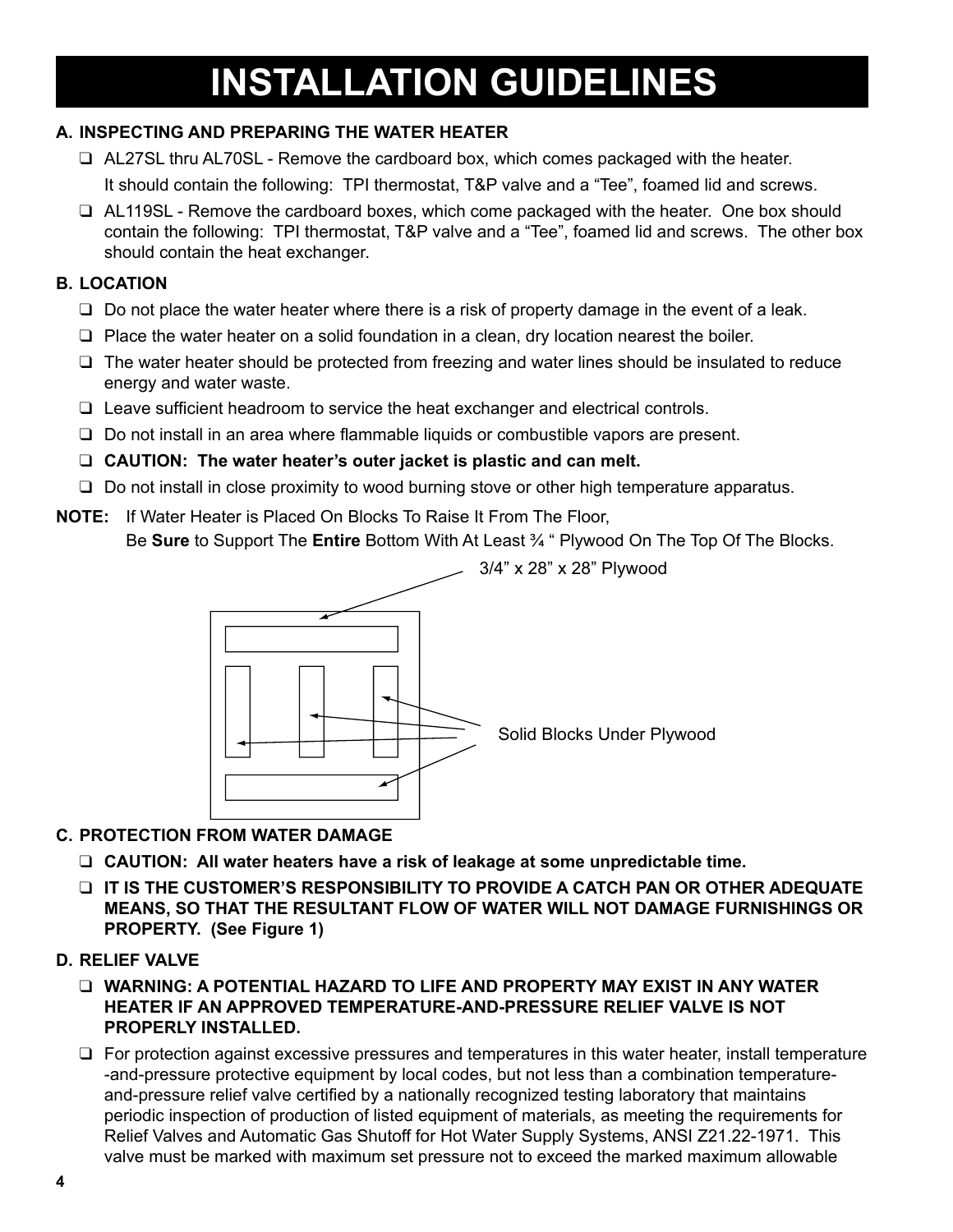working pressure of the water heater (150psi). Install the valve into the opening provided and marked for this purpose in the water heater, and orient it or provide the tubing so that any discharge from the valve will exit only within 6 inches above, or at any distance below the structural floor and cannot contact any live electrical parts. The discharge opening must not be blocked or reduced in size under any circumstances.

- **Q CAUTION:** A relief valve is designed to discharge excessively hot water. **THE CUSTOMER IS RESPONSIBLE TO PROTECT PROPERTY AND PERSONNEL FROM HARM WHEN THE VALVE FUNCTIONS.**
- $\Box$  Install the T&P provided on hot water outlet of tank as shown in Figures 1 and 2.
- $\Box$  Care must be taken to be sure that the stem of the pressure-and-temperature relief valve is immersed in the water within the top 6 inches of the tank.
- $\Box$  The drain line from the relief valve must not be concealed or blocked and must be protected from freezing.
- **Q WARNING: IF THE WATER SUPPLY IS FROM A WELL, OR KNOWN TO HAVE HARD WATER. IT IS RECOMMENDED TO USE A PRESSURE RELIEF VALVE IN THE COLD WATER LINE AS WELL AS A T&P VALVE IN THE HOT WATER LINE.**

#### **E. INSTALLING THE REMOVABLE HEAT EXCHANGER**

 $\Box$  Heat exchanger is installed at the factory except for the AL119SL which is shipped loose. The

following is provided for servicing or removing the heat exchanger.

 $\Box$  Insert heat exchanger with plastic o-ring housing and align holes in cover plate with holes in flange and plastic o-ring housing.

#### □ WARNING: Plastic o-ring housing must be properly installed. (See Figure 3). Failure to do **this will void the warranty.**

- Insert and secure the bolts to the nuts one at a time in the following manner:
- Place the nut beneath the flange opening.
- Hold the nut in place with one hand insert the bolt with the other.
- Thread the bolt into the nut and tighten in proper order.

#### **NOTE: Be sure to place bolts in all of the openings.**

- $\Box$  Heat exchanger connections are 3/4" male threaded fittings, except for the AL119SL which has 1 inch male threaded fittings.
- $\Box$  Connect the supply line (from the boiler) to the "Hx In" fittings of the heat exchanger. It is recommended to use a union as per Figures 1 and 2.
- $\Box$  Connect the return line (back to the boiler) to the "Hx Out" fittings on the flange of the heat exchanger. It is recommended to use a union as per Figures 1 and 2.
- □ WARNING: Plastic o-ring housing must be installed properly (See Figure 3) to prevent **corrosive action. Failure to do this will void the warranty. Must use new o-ring if replaced or removed.**

#### **F. WATER SUPPLY CONNECTIONS**

- **Q** WARNING: Some local codes mandate the use of a backflow preventer or check valve or **pressure-reducing valve. An adequate expansion tank (or other adequate means) must be installed to prevent pressure build up or damage from thermal expansion when a check valve or backflow preventer or pressure-reducing valve is used. Failure to do so could result in tank leakage and therefore void the warranty. (See Figures 1 and 2 for proper location)**
- $\Box$  All water supply fittings on this heater are brass do not over tighten or strip threads.
- $\Box$  It is recommended to use a union as per Figures 1 and 2.
- $\Box$  Do not apply heat directly to the cold-water inlet as it is made of plastic and will melt.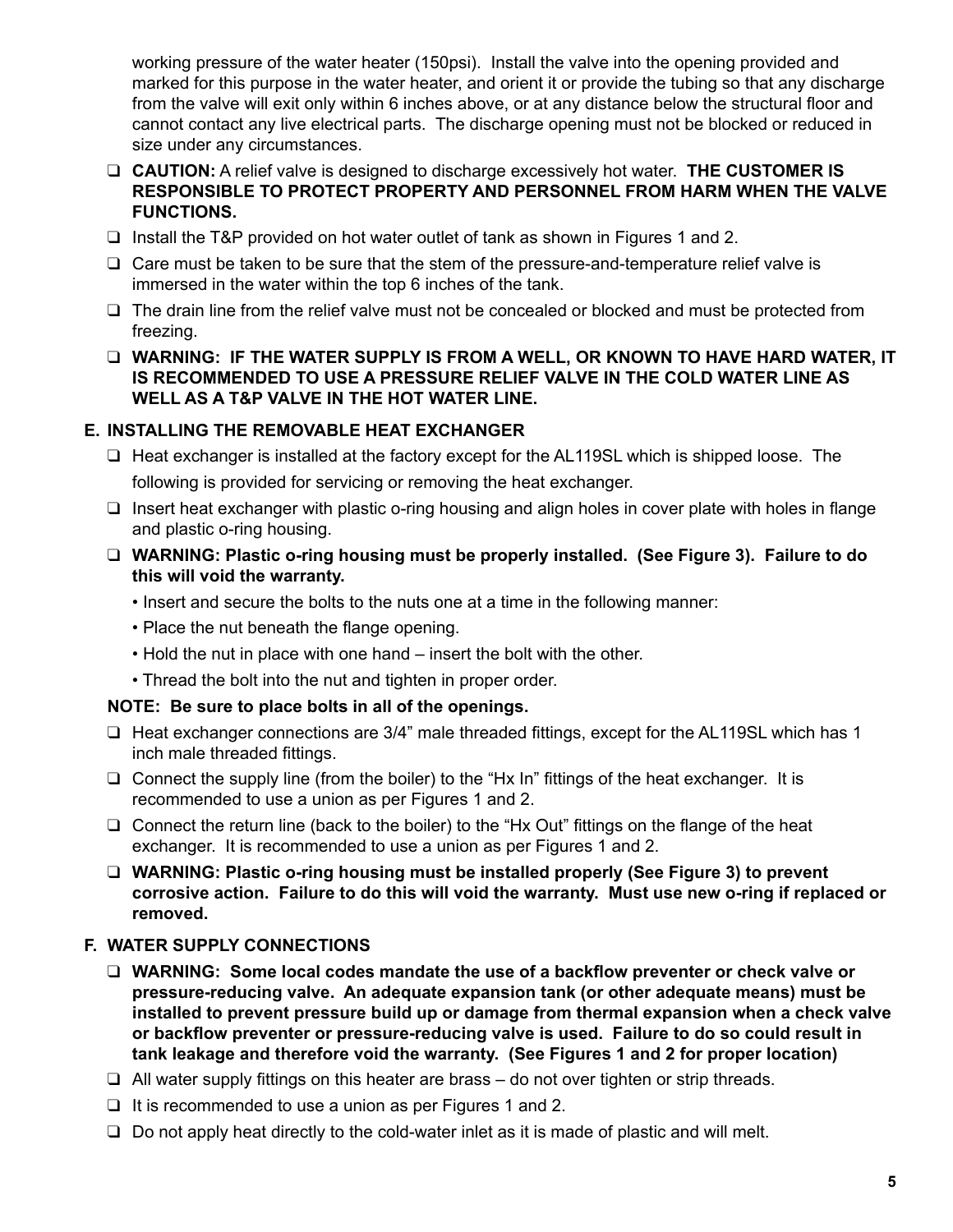#### **G. BOILER SUPPLY CONNECTIONS**

- **Q** WARNING: Boiler temperature must be controlled by the boiler high limit not to exceed 200°. **Failure to do so will create a hazardous installation and void the applicable limited warranties.**
- $\Box$  All water supply fittings on this heater are brass do not over tighten or strip threads.

 $\Box$  It is recommended to use a union as per Figures 1 and 2.

**NOTE: Be sure to connect Boiler Supply Line (from the boiler) to the "HX in" fitting and Boiler Return Line (to the boiler) to the "HX Out" fitting.**

#### **H. FILLING THE HEATER**

- $\Box$  Check that the temperature-and-pressure relief valve has been properly installed (mandatory requirement).
- $\Box$  Completely close the drain valve.
- $\Box$  Open the highest hot water faucet to allow air to escape from piping.
- $\Box$  Open the valve to the cold-water inlet and allow the heater and piping system to completely fill, as indicated by a steady flow of water from the open faucet.

#### **I. flushing THE HEATER**

 $\Box$  Upon installation, there is a possibility that the user may experience a 'silky' feel to the hot water. This 'silky' water may be accompanied by a slight odor. This sensation is due to the cement lining going through its normal wet curing process.

 During the wet curing process, the pH level of the hot water may increase slightly. This temporary increase in pH is not harmful to humans or domestic animals and typically lasts a few days, but could last slightly longer in applications with low hot water usage. To reduce the likelihood that the user will encounter these sensations, it is recommended that the water heater is properly flushed.

 $\Box$  Flush the water heater by opening the hot water faucet(s) and allow the water to run until it goes cold (Note: It may take a minute or two for the hot water to reach the faucet). Repeat the process until the 'silky' sensation and/or odor is no longer detected.

#### **J. TPI THERMOSTAT INSTALLATION**

#### **Q** Attaching TPI Thermostat to tank:

Place hole in back of TPI thermostat over immersion well. TPI thermostat should fit flush against the tank without immersion well protruding beyond cover of TPI case. Use self-tapping screw provided **(Screw A)** to attach TPI directly to the Alliance SL tank. **(See TPI Diagram 2)**

- □ Inserting the Temperature Sensor: Slide temperature sensor all the way into the immersion well – until it contacts the end. **(See TPI Diagram 2)**
- $\Box$  The sensor will measure temperature adequately by resting against the bottom of the immersion well.

**(Note: Sensor does NOT need to make intimate contact with entire well surface to work properly) Q CAUTION: Sensor is soldered directly to TPI. DO NOT BEND SHARPLY OR OVERWORK.** 

#### **K. TPI WIRING CONTROLS**

### **NOTE: THCONTROL ELECTRONICS MUST BE POWERED WITH 24VAC.**

- $\Box$  Incoming 24VAC power must be connected to 24VAC connectors on the bottom right corner of TPI Thermostat. **(See TPI Diagram 3)**
- $\Box$  The TPI 24VAC only requires 20mA, or about 0.5 Watts.
- $\Box$  Connect control wiring to PUMP/TT normally open relay connections (rated for both 24V and 110V wiring) on the bottom left corner of TPI control. **(See TPI Diagram 3)**
- $\Box$  TPI Wiring will vary depending on the type of boiler and valve controls in the system. Consult attached Wiring Diagrams for appropriate wiring configuration for your system.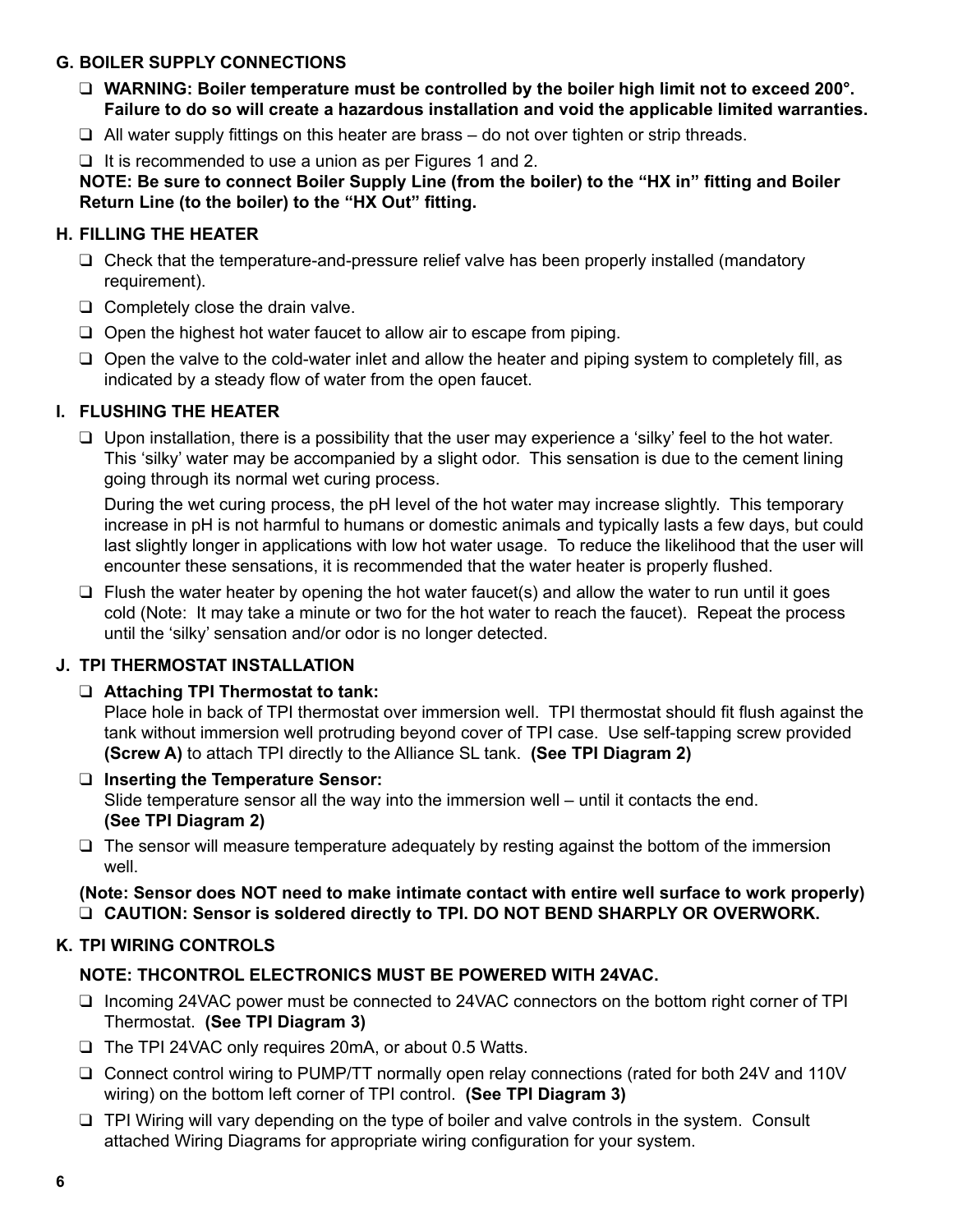- $\Box$  The Alliance SL water heater may operate as a separate heating zone using either the heating system circulator and an appropriate zone valve, or a separate circulator dedicated for water heating. **(See Figure 1 & 2)**.
- $\Box$  In both systems, the Alliance SL is controlled through the TPI thermostat on the heater. **(See Figures 1 & 2**).
- $\Box$  TPI thermostat calls for the heat when the temperature in the tank is below the set point (120°F) and either activates a circulator or zone valve depending upon installation design.
- □ Run all 24VAC wiring thru the square notch on bottom of TPI case. **(See TPI Diagram 3)**
- $\Box$  Incoming 24VAC power must be connected to 24VAC connectors on the bottom right corner of TPI control. **(See TPI Diagram 3)**
- $\Box$  Connect control wiring to PUMP/TT normally open relay connections (rated for both 24V and 110V wiring) on the bottom left corner of TPI control. **(See TPI Diagram 3)**
- $\Box$  All and only 110VAC wiring must go through an appropriate chase nipple installed in the knockout at bottom of TPI case.
- $\Box$  Be certain to replace TPI cover using Black Screw provided.

## **INSTALLATION CHECKLIST**

#### **A. INSPECTING AND PREPARING THE WATER HEATER**

 $\Box$  Remove the cardboard box, which comes packaged with the heater. It should contain the following: TPI thermostat, T&P valve and a "Tee", foamed lid and screws.

#### **B. LOCATION**

- $\Box$  Solid foundation and dry location.
- $\Box$  Protect heater water lines from freezing.
- $\Box$  Area free of flammable vapors.
- $\Box$  Sufficient room to service heater.
- $\Box$  Not in close proximity to wood burning stove.
- $\Box$  Where leak will not damage property.

#### **C. PROTECTION FROM WATER DAMAGE**

 $\Box$  Be sure to make provisions to protect area from water damage if a leak should occur in the **tank or connected fittings.**

#### **D.RELIEF VALVE**

- □ Warning: Improper installation will present potential hazard to life and property.
- $\Box$  Check to be sure that proper relief valve requirements are met.
- $\Box$  T&P installed as shown in Figures 1 and 2.
- $\Box$  3/4" discharge pipe properly protected from freezing and restrictions.
- $\Box$  No valve between tank and relief valve or in drain line.
- $\Box$  Provision for hot water discharge from relief valve.

#### **E. INSTALLING THE REMOVABLE HEAT EXCHANGER**

- $\Box$  Heat Exchanger is installed at the factory except for the AL119SL. The following is provided for servicing.
- $\Box$  Insert heat exchanger with plastic o-ring housing.
- **Q WARNING:** Plastic o-ring housing must be installed properly. (See Figure 3).
- □ For proper installation of Heat Exchanger See Figure 3.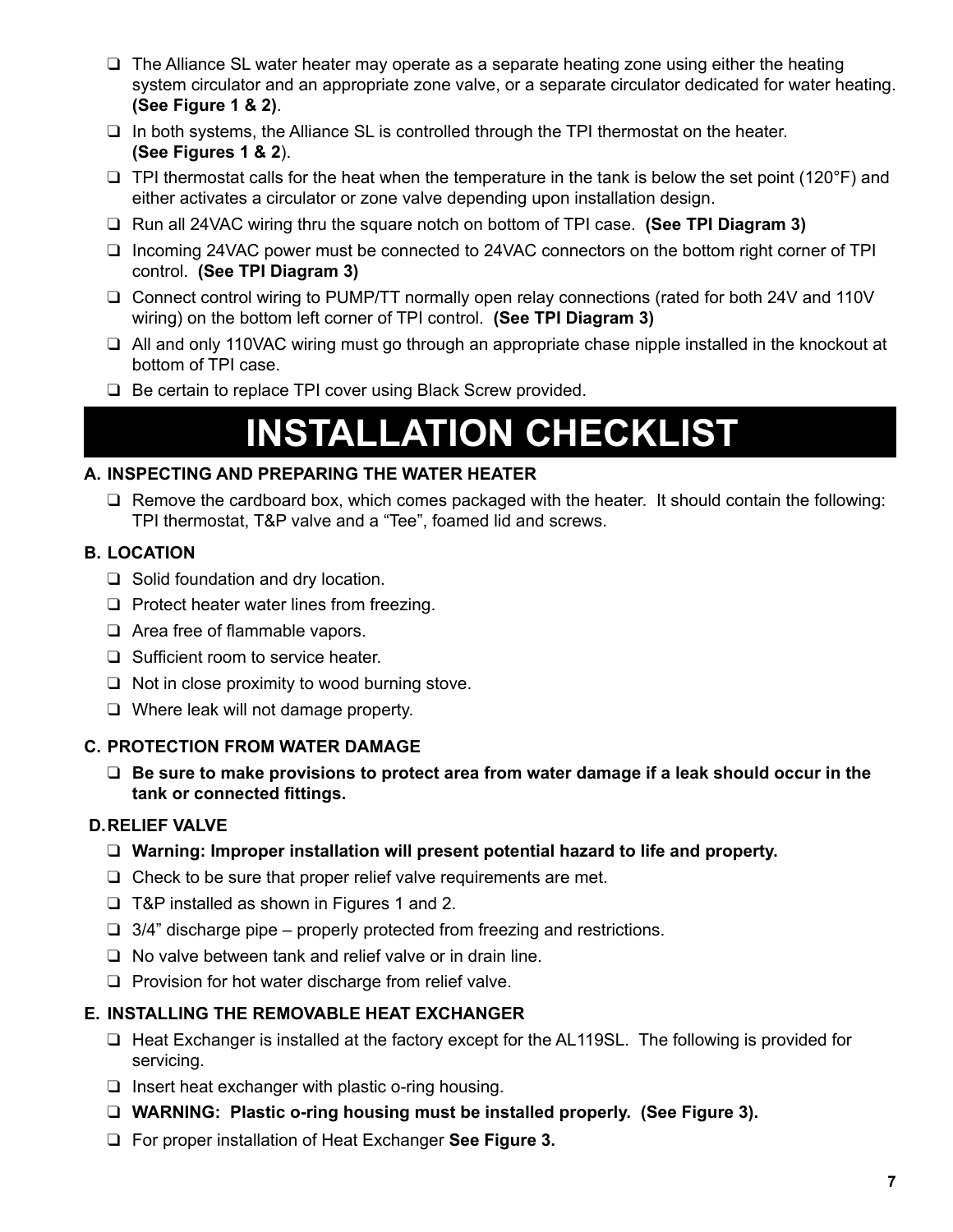#### **F. WATER SUPPLY CONNECTIONS (See Figure 1 & 2).**

- $\Box$  Do not over tighten brass threads.
- $\Box$  Mark the water shutoff for future reference.
- $\Box$  Do not apply heat to cold inlet.
- $\Box$  If there is a check valve (sometimes in water meter), backflow preventer or pressure-reducing valve, install an adequate size expansion tank.

#### **G. FILLING THE HEATER**

- $\Box$  Completely fill heater.
- $\Box$  Water connections completed and free of leaks.
- $\Box$  Check for proper installation of relief valve.
- $\Box$  Close drain valve.
- $\Box$  Open highest hot water faucet.
- $\Box$  Open cold water inlet valve and fill system.

#### **H. Flushing the Heater**

 $\Box$  Inform the home owner to flush the water heater if they experience a 'silky' feel accompanied by a mild odor to the water. See Flushing the Heater on Page 6 for details.

#### **I. WIRING**

See Figure 1 & 2 and separate TPI control wiring diagrams.

- $\Box$  TPI requires 24V to operate. See TPI installation for details.
- $\Box$  Wire either as a heating zone or separate circulator.
- $\Box$  Water heater temperature is controlled by TPI thermostat.
- □ WARNING: Boiler must have high limit control set no more than 200°F.

# **SERVICE INFORMATION**

#### **WATER TEMPERATURE REGULATION**

**WARNING: Exposure to 125°F or hotter water can cause scalding injuries. Appropriate caution must be taken when using hot water. Special supervision must be given to those who cannot act quickly such as children, disabled or elderly persons.**

The input of heat into the tank is controlled by an immersion thermostat. These automatic controls are set at the factory to maintain a water temperature of 120°F. Note: Although these thermostats are designed to industry standards, they can fail to control temperature properly without any notice, and therefore should be tested periodically for your protection.

**DANGER: IF YOU DISCOVER EXTREME HOT WATER COMING FROM THE FAUCET, IMMEDIATELY SHUT OFF THE MAIN SWITCH TO THE BOILER AND CALL COMPETENT SERVICE PERSONNEL.** 



**ANY OVERHEATED WATER IS A POTENTIAL HAZARD TO LIFE AND PROP-ERTY. DO NOT OPERATE UNTIL THE SOURCE OF THE PROBLEM HAS BEEN DETERMINED AND ELIMINATED.** 

- Water temperature over 125°F can cause severe burns instantly or death from scalds.
- Children, disabled and elderly persons are at the highest risk of being scalded.
- See instruction manual before setting temperature at the water heater.
- Feel water before bathing or showering.

**Proper maintenance is important for any product. It is suggested that the purchaser follow the preventive maintenance program outlined below.**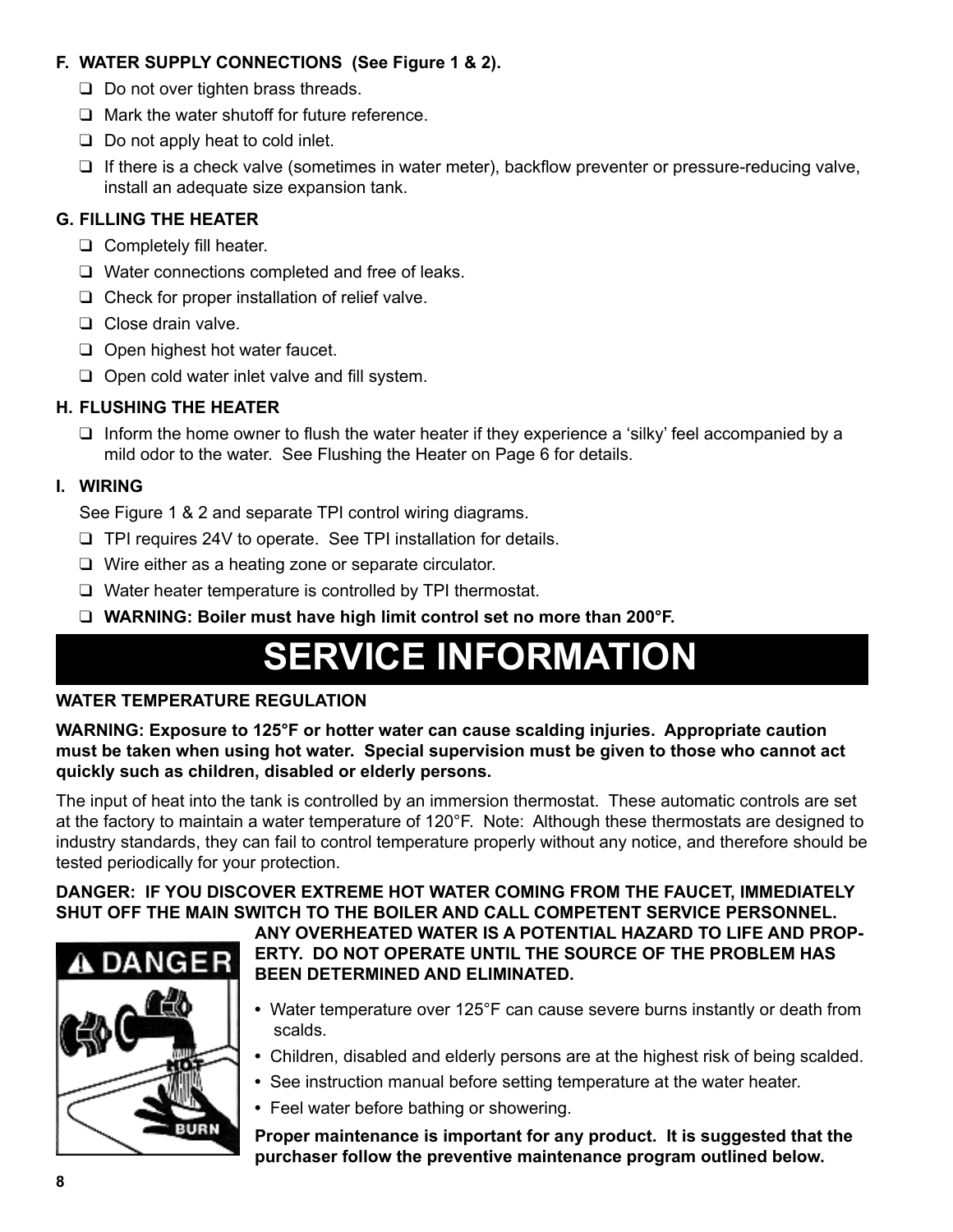#### **WATER TEMPERATURE CONTROLS**

A periodic inspection of the operating controls, heat exchanger and wiring should be made by qualified service personnel. Temperature of the water should be tested periodically at the faucet to be sure thermostat is working properly.

#### **TEMPERATURE ADJUSTMENT**

The TPI comes with a factory set temperature setting of 120°F and differential setting of 10°F. Any temperature adjustment of the thermostat must be made by qualified service personnel, as shown below.

**WARNING: See SERVICE INFORMATION Water Temperature Regulation, regarding safe water temperature before proceeding. Hot water can cause scalding injuries.**

- **1.** Shut off or disconnect all electrical supply to heater.
- **2.** Remove cover to TPI control.
- **3.** Adjust right side lever to the desired temperature. Moving lever down will decrease temperature. (See Figure at right and TPI Diagram 1).

**NOTE: Markings on slide are approximate. Check temperature at faucet to ensure safe operating temperature.**

- **4.** Adjust left side lever to the desired differential. (See Figure at right and TPI Diagram 1) The TPI thermostat will call for heat when the tank temperature has fallen to the set differential degrees below the temperature set point.
- **5.** Reattach cover.
- **6.** Reconnect electrical supply.
- **7.** Check faucet temperature to verify desired temperature is achieved.

In order to set the temperature above 140°F **{NOT RECOMMENDED}** you must remove the SCALD DANGER label attached to the temperature slide.

**Caution: Do not increase temperature above 140°F without a properly installed mixing valve in the system – See Water Temperature Regulation and SCALD WARNING.**

#### **Indicator Light operation:**

The TPI thermostat has an integral indicator light at the top of the case.

#### **(See TPI Diagram 1 or Inside Cover of TPI)**

Indicator light will come on (Green) when TPI is powered.

When TPI is calling for heat, the Indicator light will blink.

When TPI is satisfied, the Indicator light will be solid.

During normal operation, Indicator light is Green.

If TPI detects a failure, Indicator light will flash Red. Replace TPI.

#### **EMERGENCY**

Should the heater be subject to flood, fire or other damaging conditions, turn the power and water to the heater off. **DO NOT** place water heater in operation again until it has been thoroughly checked by qualified service personnel.

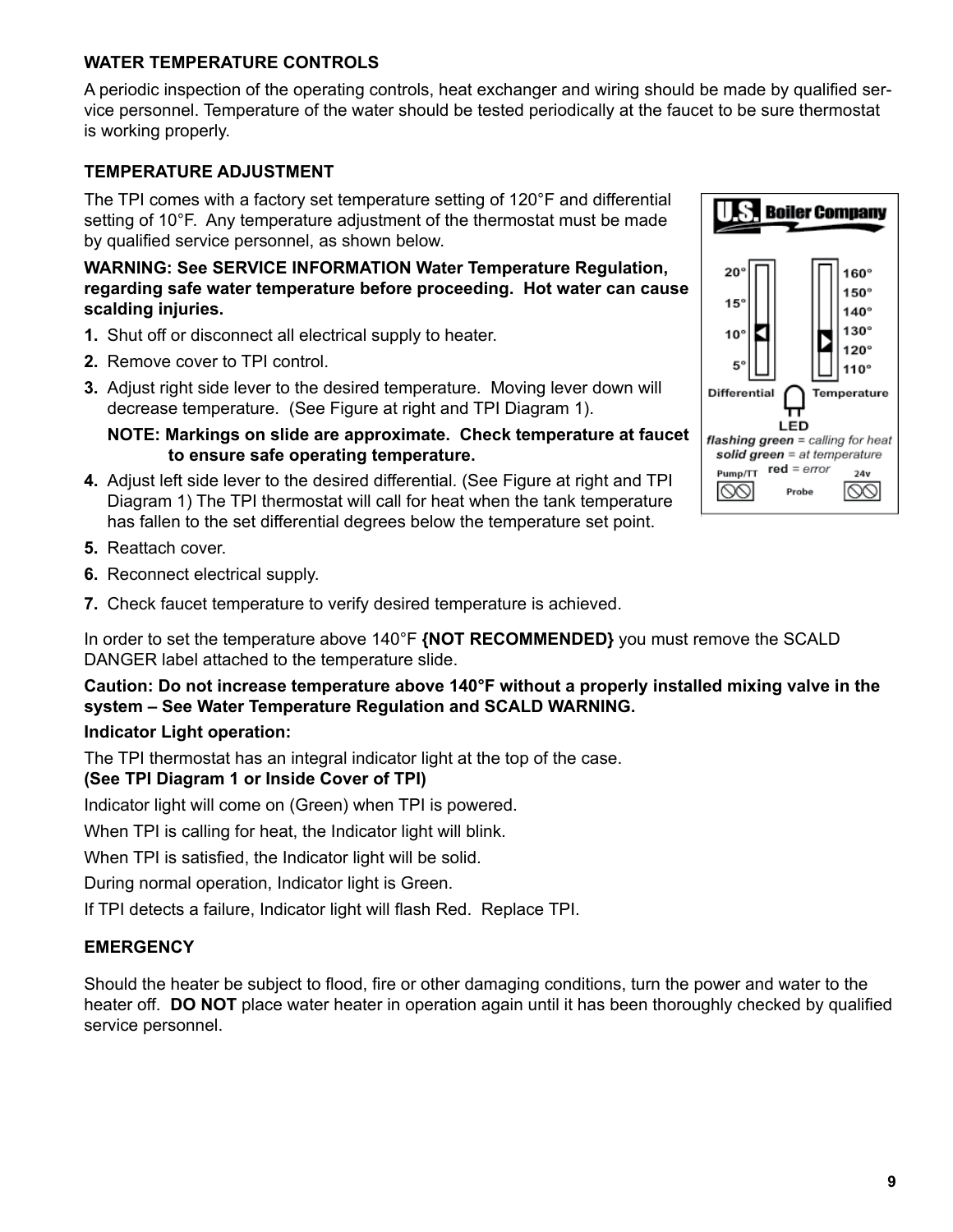# **TPI CONTROL - DIAGRAM 1**



## **TPI CONTROL - DIAGRAM 2**

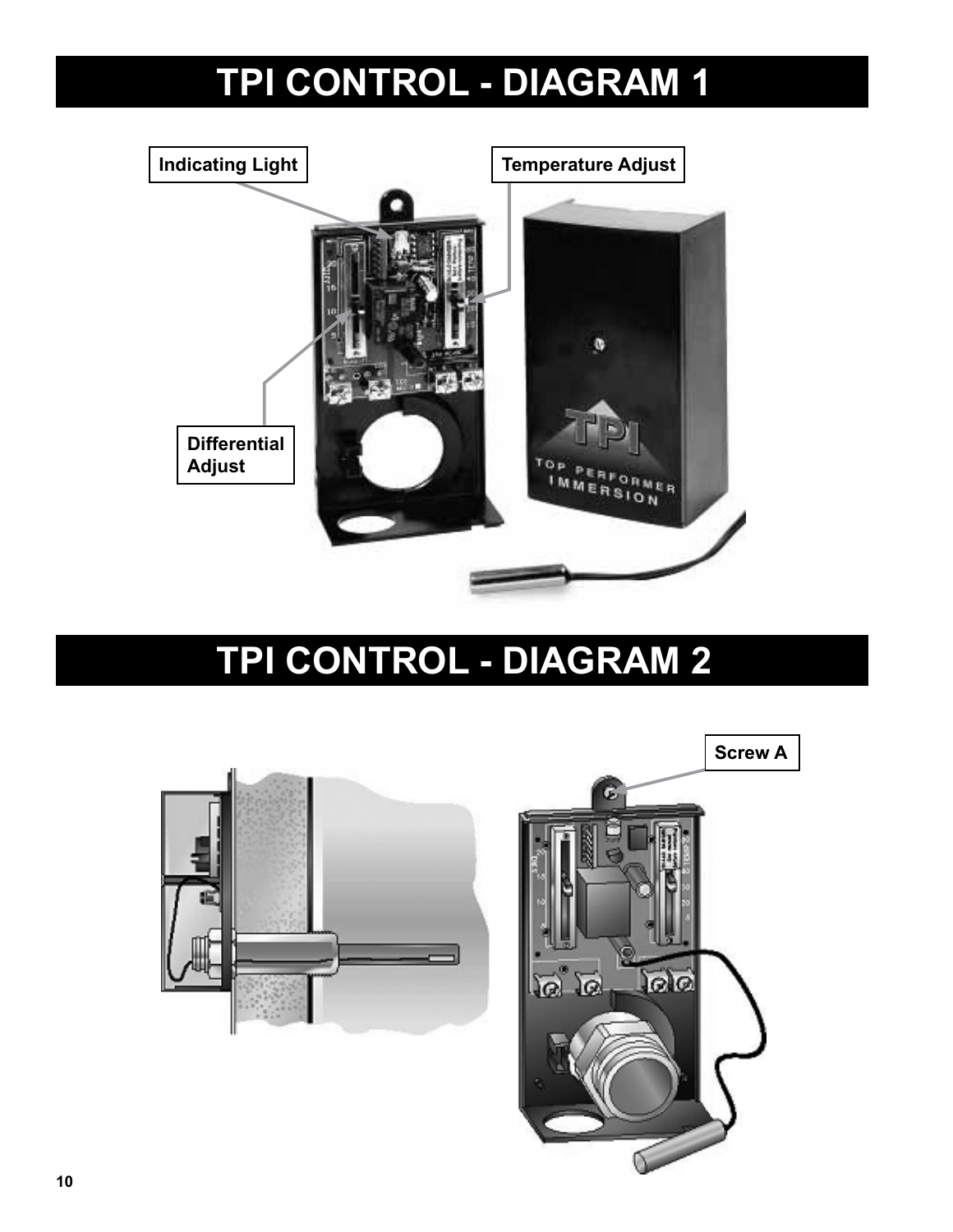# **TPI CONTROL - DIAGRAM 3**

**Outgoing 24V wires to relay or zone valve**



**Incoming 24V power connection**



**NOTE: Use proper conduit and chase nipple**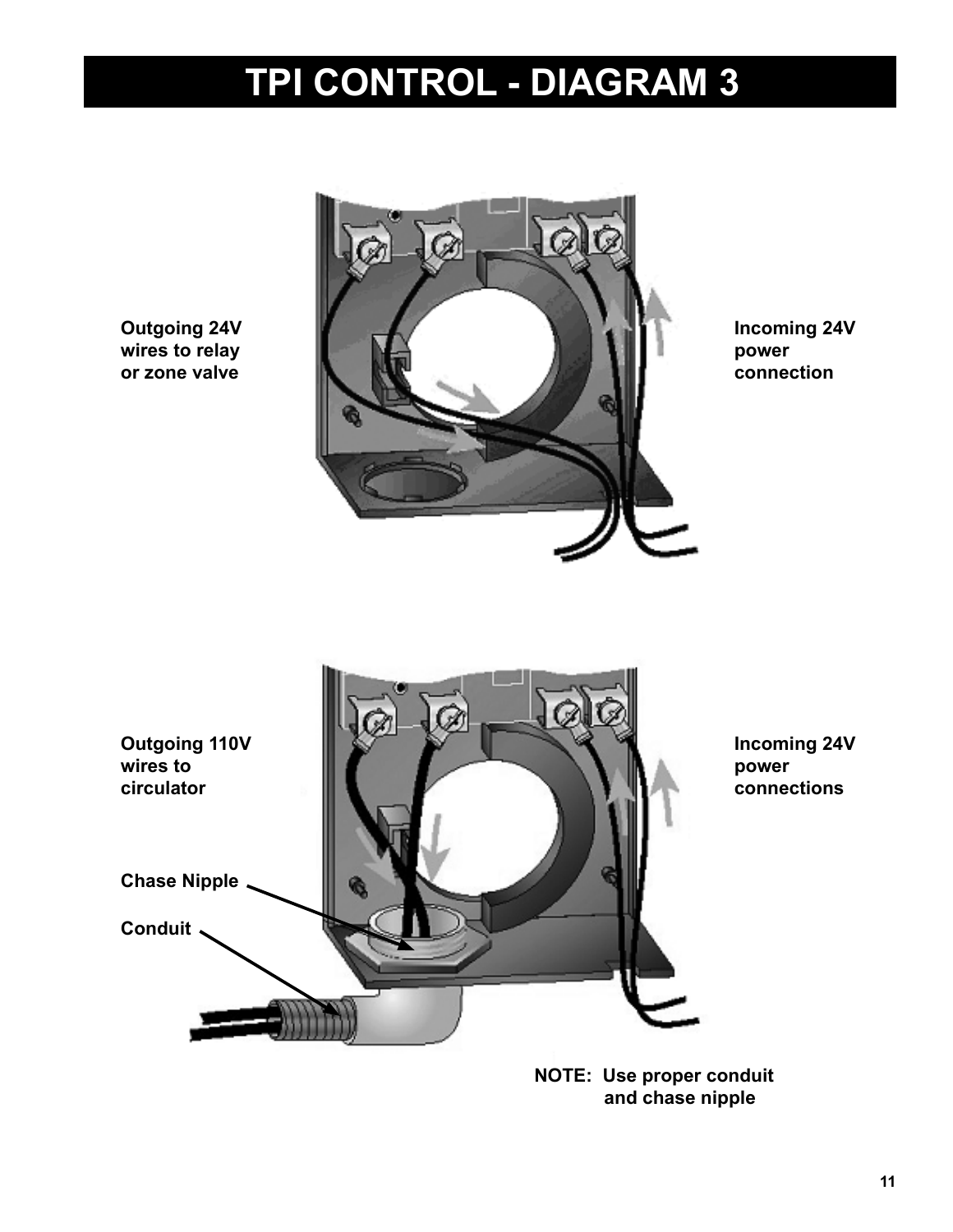### **FIGURE 1 - Installation Using Zone Valves**



### **Installation Diagram Using Zone Valves**<br>**KLITES**

### **FIGURE 2 - Installation Using Circulator**

### **Installation Diagram Using Separate Circulator**

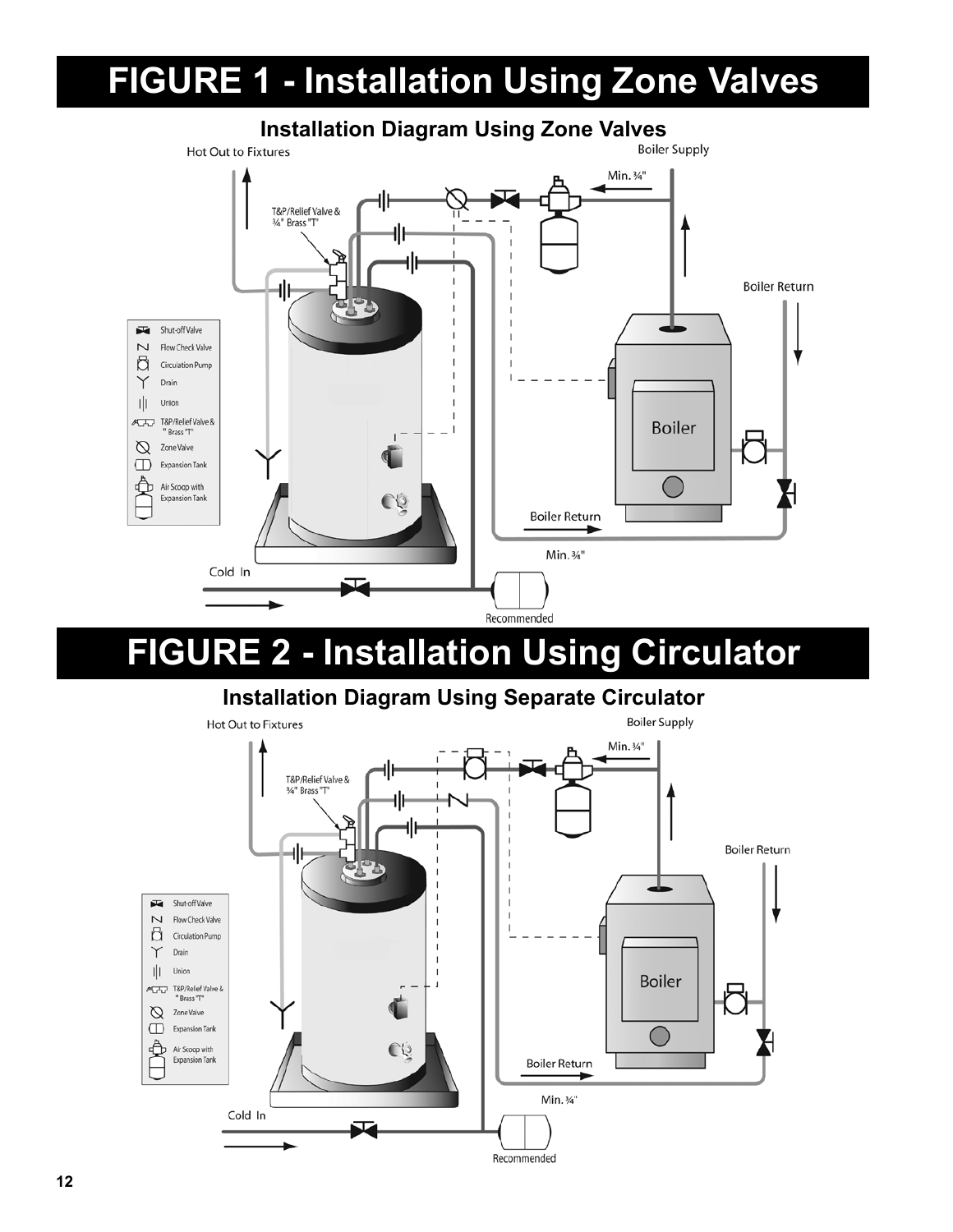## **FIGURE 3 - Coil Detail & Tightening Sequence**



**Proper Tightening Sequence for Top Mount Coil**



**CAUTION: Does not require excessive force to seal properly.**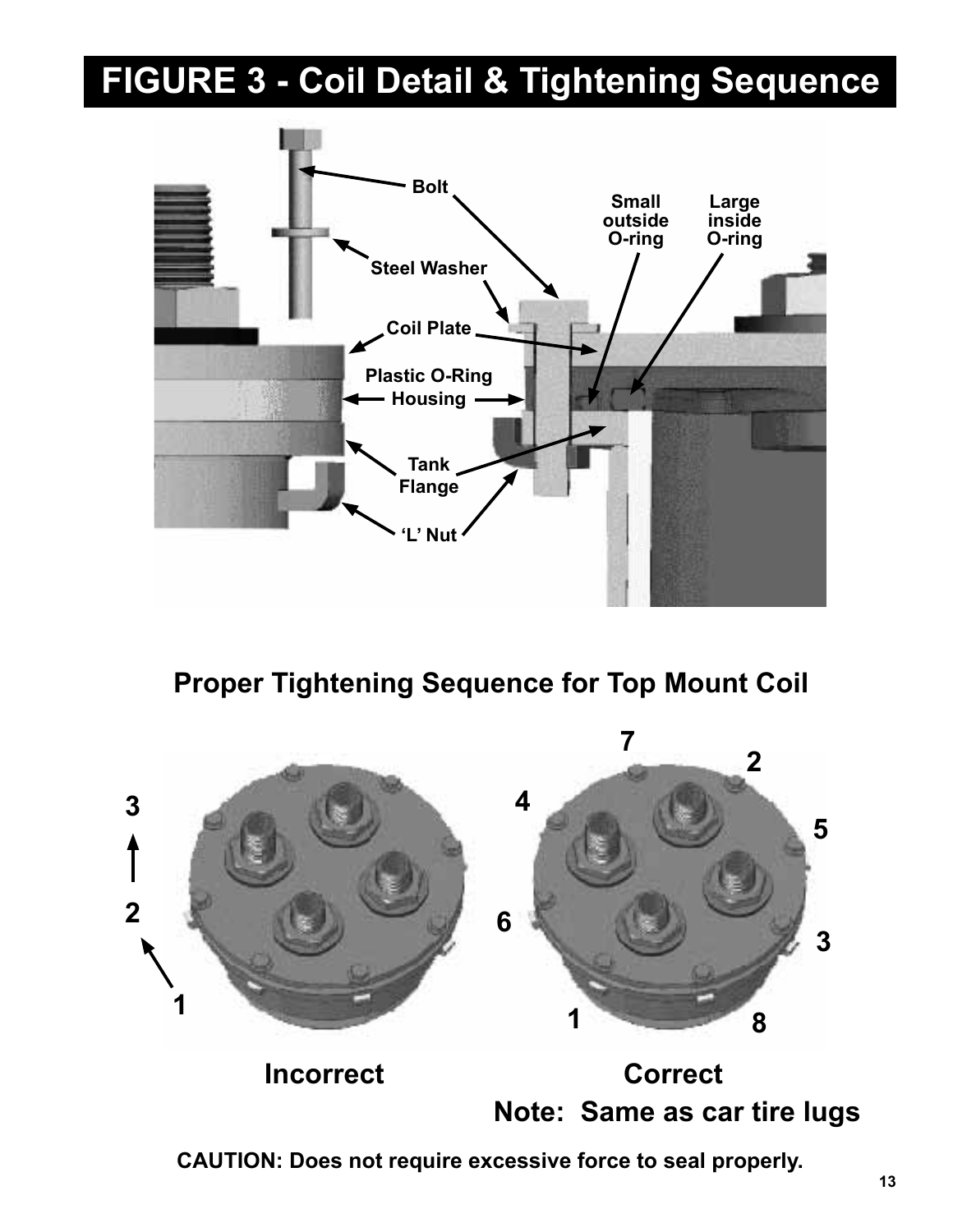### **Circulator & Burner Control Wiring Diagrams**

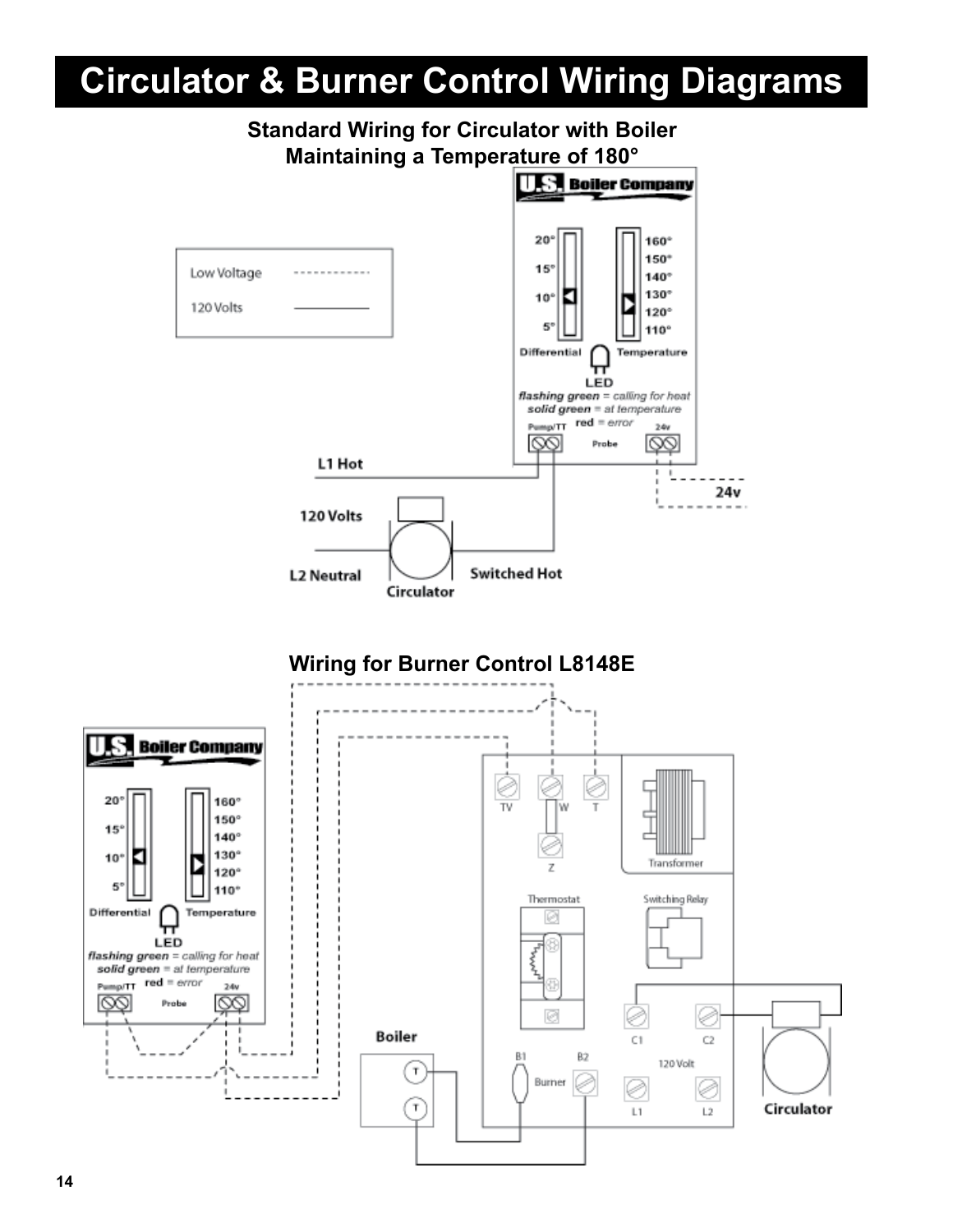

**Wiring for 4 Zone Valve**



To Boiler Connections/Circulator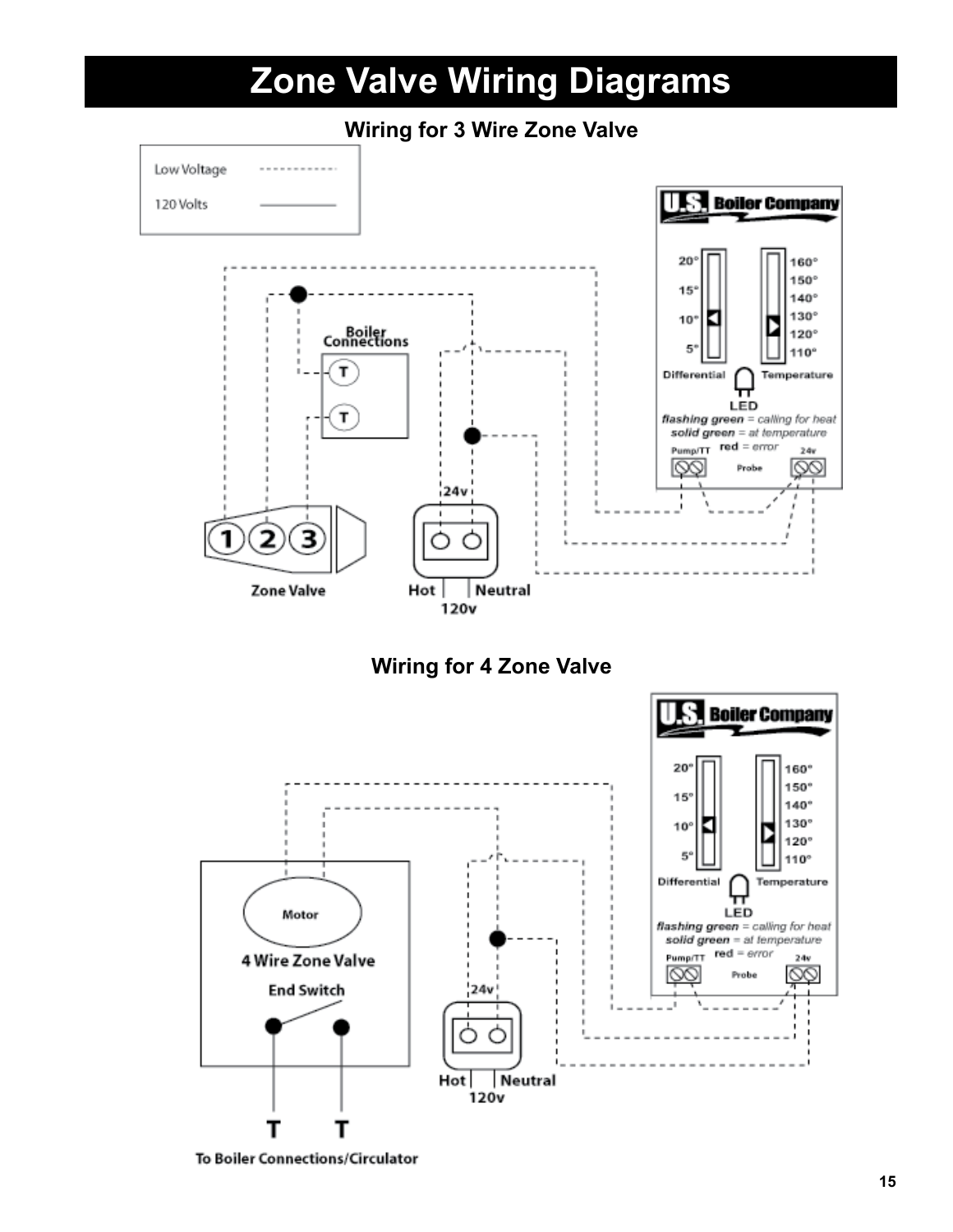### **Switching relay Wiring Diagrams**



**Switching Relay SR-502 or SR-503**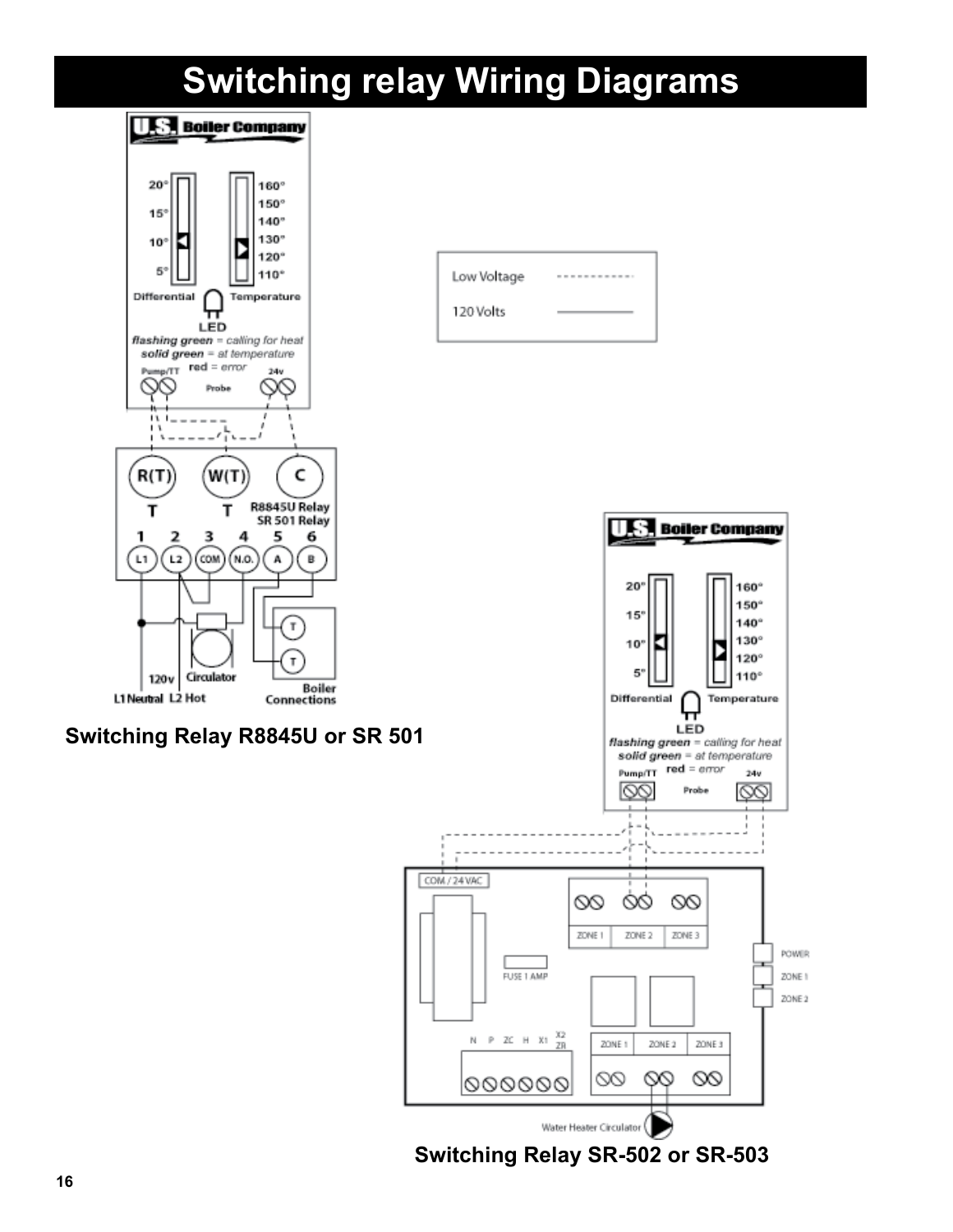## **Switching relay Wiring Diagrams (con't)**

### **Switching Relay SR-504 with Priority Option**

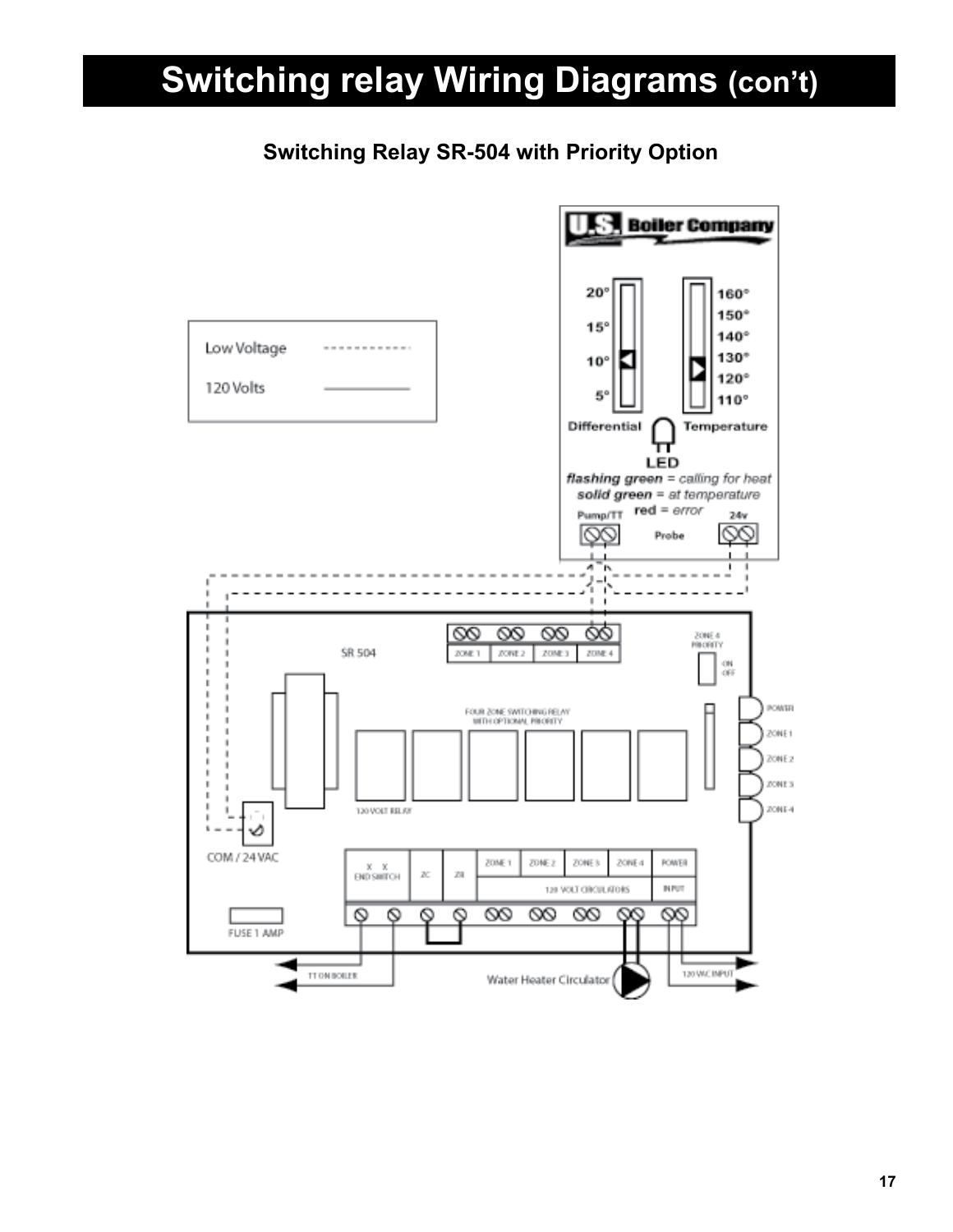# **REPAIR PARTS**

| <b>Description</b>                                                 | Part Number |        |        |           |                |  |
|--------------------------------------------------------------------|-------------|--------|--------|-----------|----------------|--|
|                                                                    | AL27SL      | AL35SL | AL50SL | AL70SL    | <b>AL119SL</b> |  |
| Replacement Coil with O-Rings, Nuts,<br><b>Washers &amp; Bolts</b> | 101484-01   |        |        | 101484-02 | 101484-03      |  |
| <b>TPI Control</b>                                                 | 101379-01   |        |        |           |                |  |
| Hardware Package Includes Nuts,<br><b>Washers &amp; Bolts</b>      | 101538-01   |        |        |           |                |  |
| O-Ring Kit                                                         | 101539-01   |        |        |           |                |  |
| <b>T&amp;P Relief Valve</b>                                        | 101540-01   |        |        | 101540-02 |                |  |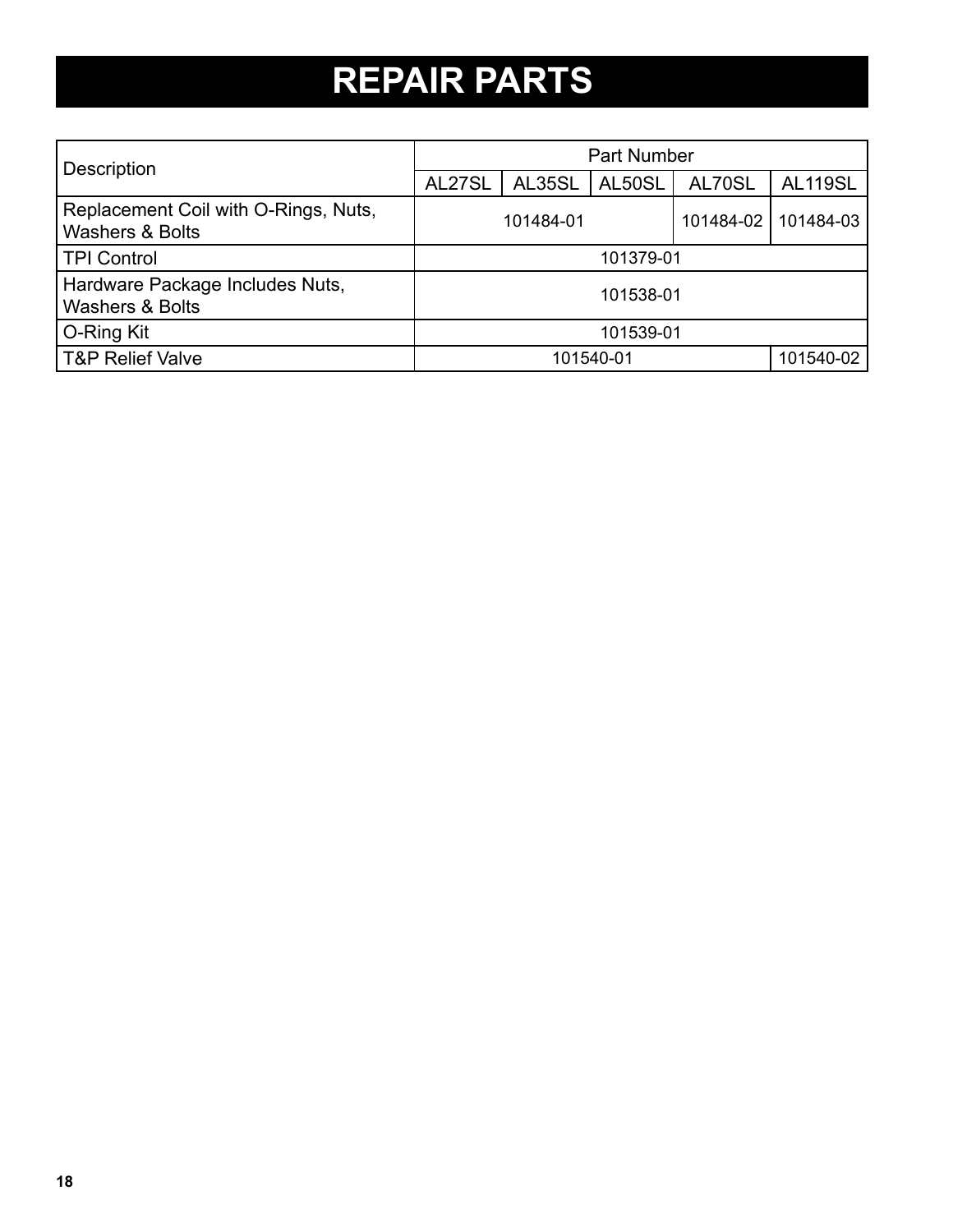## **HOW TO OBTAIN SERVICE ASSISTANCE**

U.S. Boiler Company, Inc. does not have a service department or personnel to service your heater in the field. A qualified installer or service technician must do all service work. Therefore, if you have any questions about your new water heater concerning service adjustment, repair, routine maintenance, or replacement - **first contact your installer, plumbing contractor or service agency.**

In the event that the contractor, for whatever reason, is unable to help, refer to the telephone directory commercial listings for qualified service assistance.

If neither action has solved your problem, contact U.S. Boiler Company, Inc. as follows to obtain the number of a qualified service person in your area:

#### **SALES SUPPORT**

U. B. BOILER COMPANY, INC. P.O BOX 3020 LANCASTER, PA 17604 Or call 888-432-8887

When contacting U.S. Boiler Company the following information should be made available:

- **A. Model and serial number of the water heater as listed on inside back cover of this manual or on the rating plate on the heater.**
- **B. Address where water heater is installed.**
- **C. Name and address of dealer from whom the heater was purchased and installer's name and address**
- **D. Date of original installation and any service work performed since then.**
- **E. Details of the problem as you can best describe.**
- **F. List of people who have been contacted regarding the problem.**